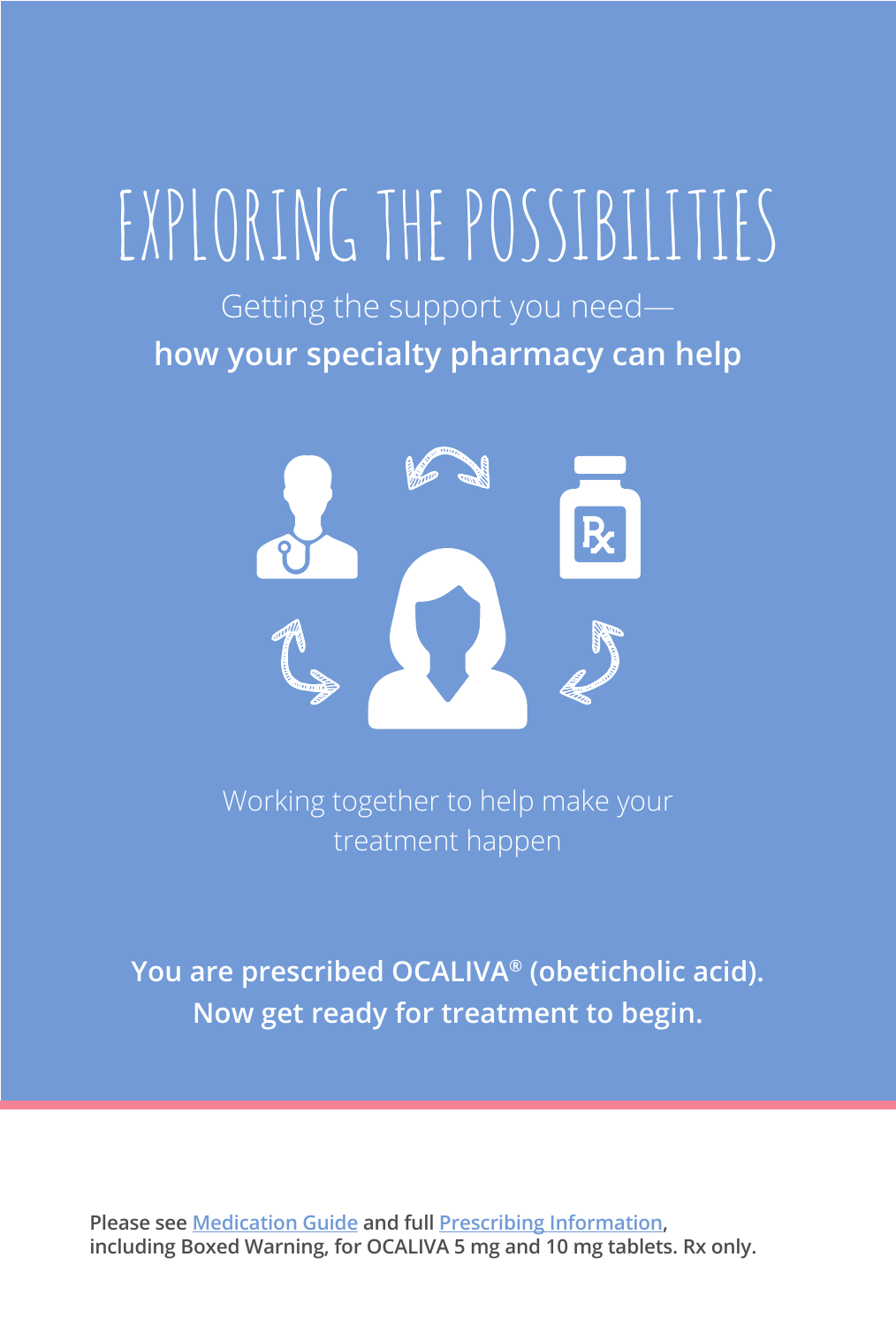# **Starting treatment with help from your specialty pharmacy**

Starting treatment can be a hopeful time. But it can sometimes be an uncertain time, too. You may be wondering:



### **What is this specialty pharmacy my doctor mentioned?**



### **How does it work—and what do I need to do?**

Many people have the same questions. This brochure can help you by providing practical information about specialty pharmacies and useful tips for working with them.

> When you get started with your specialty pharmacy, you'll see all the ways they can help support you.

# **What's special about a specialty pharmacy?**

A specialty pharmacy is different from your neighborhood pharmacy. A specialty pharmacy coordinates the delivery of specialized medicines such as OCALIVA® (obeticholic acid). These medicines may, for example:

- **•** Be for a rare or chronic condition
- **•** Require special handling, shipping, or storage

### **Here is how it may work.**

### **Your specialty pharmacy:**

- **Receives the prescription from your doctor**
- **Communicates with you and your doctor if any information is missing**
- **Finds out about your insurance coverage**
- **Works with your insurance company to authorize treatment**
- **May help find programs to provide you with financial assistance**
- **Arranges for the delivery of your medicine**
- **Monitors your refills and may send refill reminders**

**Keep in mind that these steps can take some time.** Your pharmacist or pharmacy technician may provide information about your medicine and tips for taking it correctly. They are also available to answer your questions.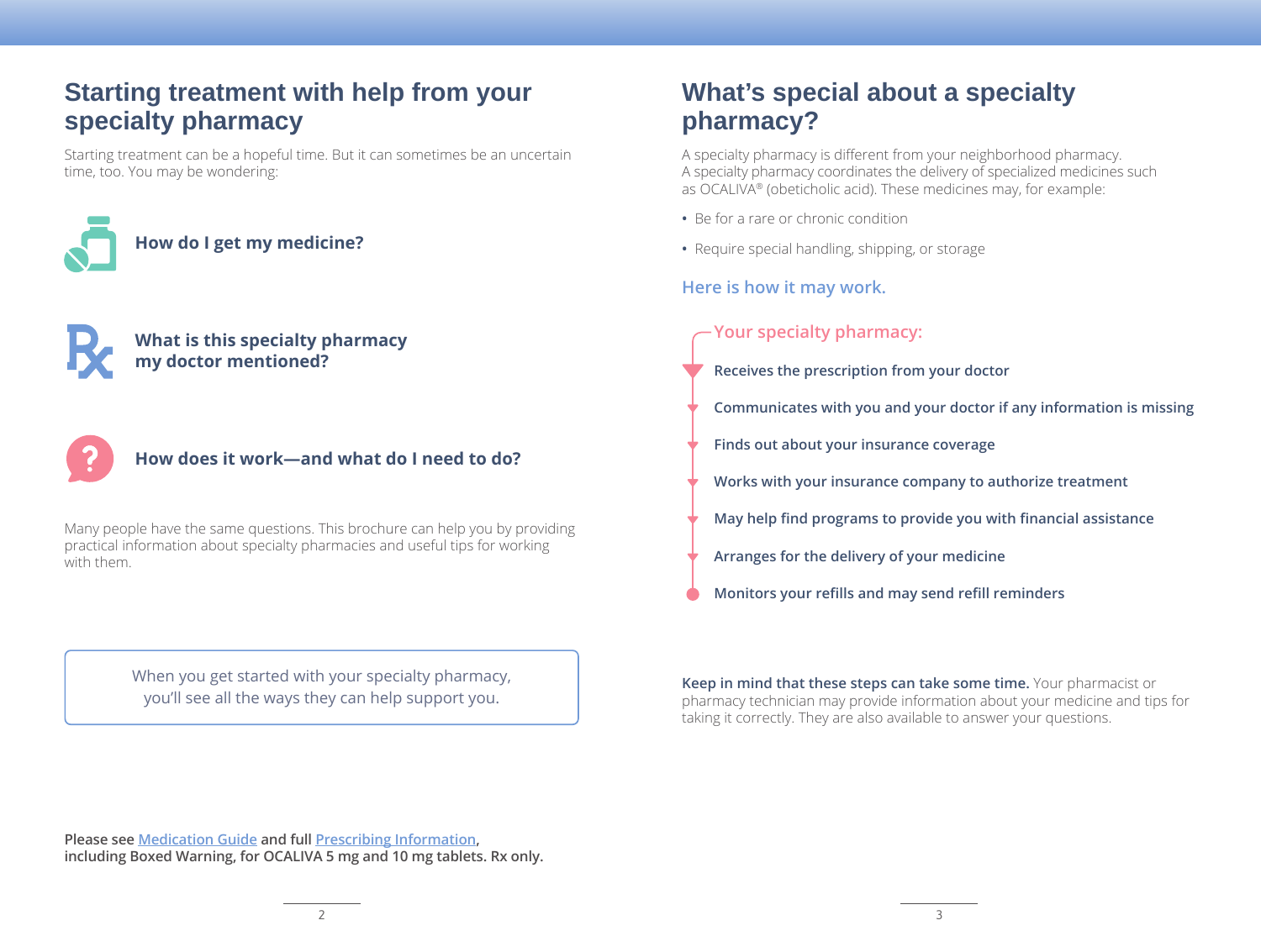# **Your medicine will be shipped from the specialty pharmacy**



Your medicine can be shipped to your home. Sometimes it can be shipped to your neighborhood pharmacy, place of employment, or other location, if requested.

### **Refills also come from the specialty pharmacy.**

Getting your refills on time matters. It can help you stay on track with your treatment, which is important for managing your condition.

### **Helpful tips to keep in mind about refills:**

- **Order refills about a week before you run out of OCALIVA® (obeticholic acid).** To do this, follow the steps your specialty pharmacy describes.
- **Let your specialty pharmacy know if you will be away from home.** They can ship your refill to where you will be.
- **Ask about refill reminders.** Your specialty pharmacy may offer phone call, email, or text refill reminders.
- **Answer and return calls from your specialty pharmacy.** Your specialty pharmacy will call you about 5 days before your next refill.
	- **•** Keep in mind that the phone number may show up on your caller ID as a 1-800 number or "unavailable." It is important that you pick up the call or call them back right away so you can schedule your next delivery without unnecessary delays.

### **Keep your specialty pharmacy in the know.**

Let your specialty pharmacy know right away if your address or insurance changes. Having the right information can help ensure you receive your refills in a timely manner.



# **A quick Q&A with a pharmacist: Tips for getting the most from your specialty pharmacy**



**What is the one thing you wish people knew about working with a specialty pharmacy?**



**A specialty pharmacy is different from a neighborhood pharmacy.**

With a specialty pharmacy, you'll need to plan ahead because you can't just walk in and have your prescription filled right away. It's more like a mail-order pharmacy where you have your medicine shipped to you.

If you have your OCALIVA shipped to your local pharmacy, be sure to tell them it is from the specialty pharmacy so they'll know how to find it.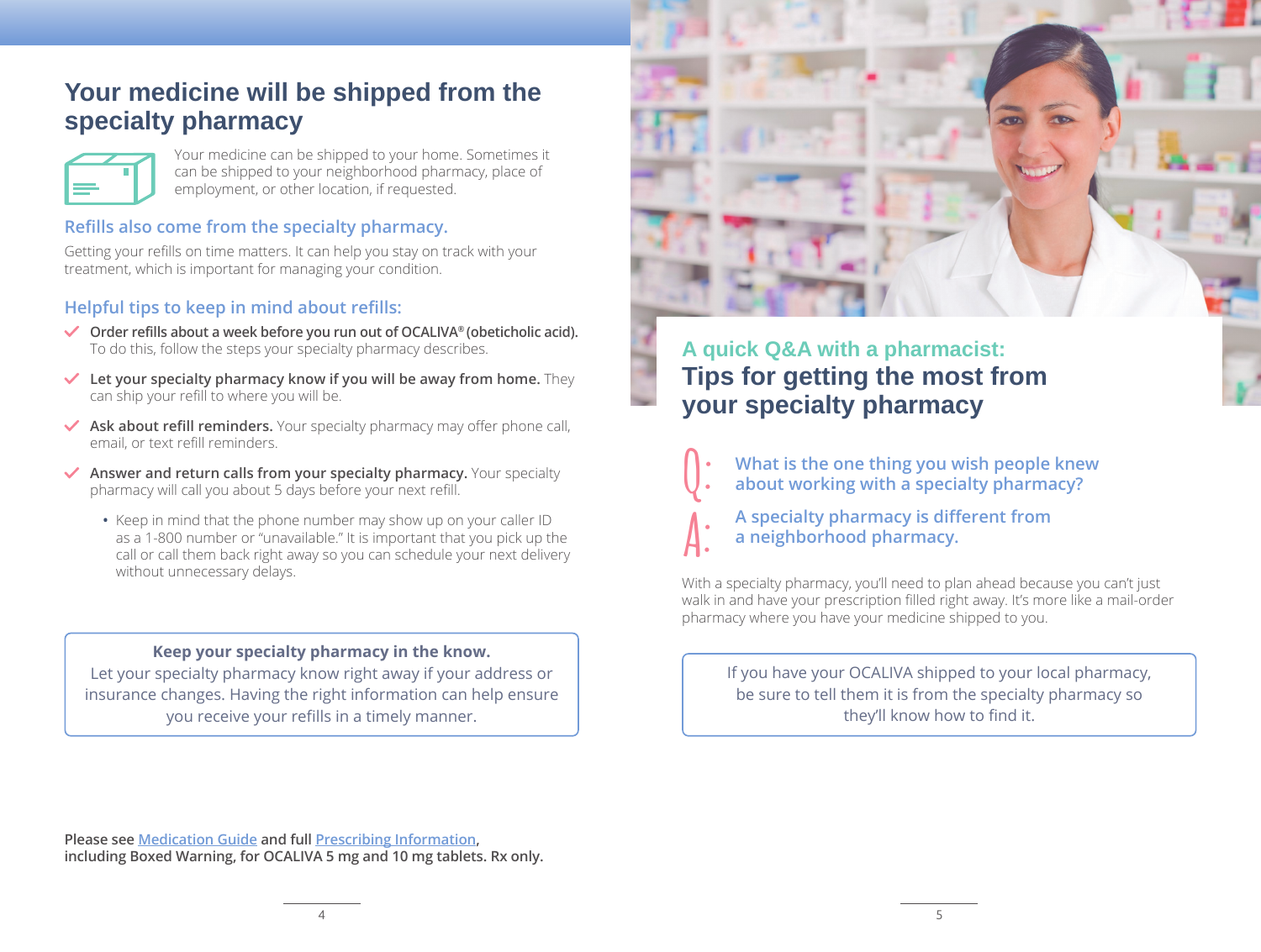# **A quick Q&A with a pharmacist: Tips for getting the most from your specialty pharmacy (cont'd)**

- What is one big hurdle you have helped people overcome to receive their medication?
- **A: Co-pay assistance matters to a lot of people.**

Be sure to ask your specialty pharmacy for any type of co-pay assistance you may be eligible to receive.

Know that there are different kinds of co-pay savings programs as well.

- **•** For people with commercial insurance, your specialty pharmacy has access to a co-pay card that can be applied to your OCALIVA® (obeticholic acid) prescription.
- **•** For people with Medicare, Medicaid, or Veterans Administration benefits, your specialty pharmacy may be aware of nonprofit organizations that can help.

**Be sure to ask about co-pay assistance.**

Many people are eligible to receive some type of assistance.



# **A:**

**What are 3 important things to remember to get timely refills?** 

**WHEN** do I need to ask for my refill?

It's best to reach out to your specialty pharmacy at least a week before you run out of OCALIVA.



**WHO** is the correct person to contact when it is time to refill the medicine?

Take note of who to contact and keep this information handy so you'll have it when it's time to refill.



**WHAT** types of refill reminders (emails, text messages, or calls) are available to help me remember?

Be sure to sign up for these helpful reminders.

**Be proactive.** Write down on your calendar or put an alert on your phone when it's time to order a refill.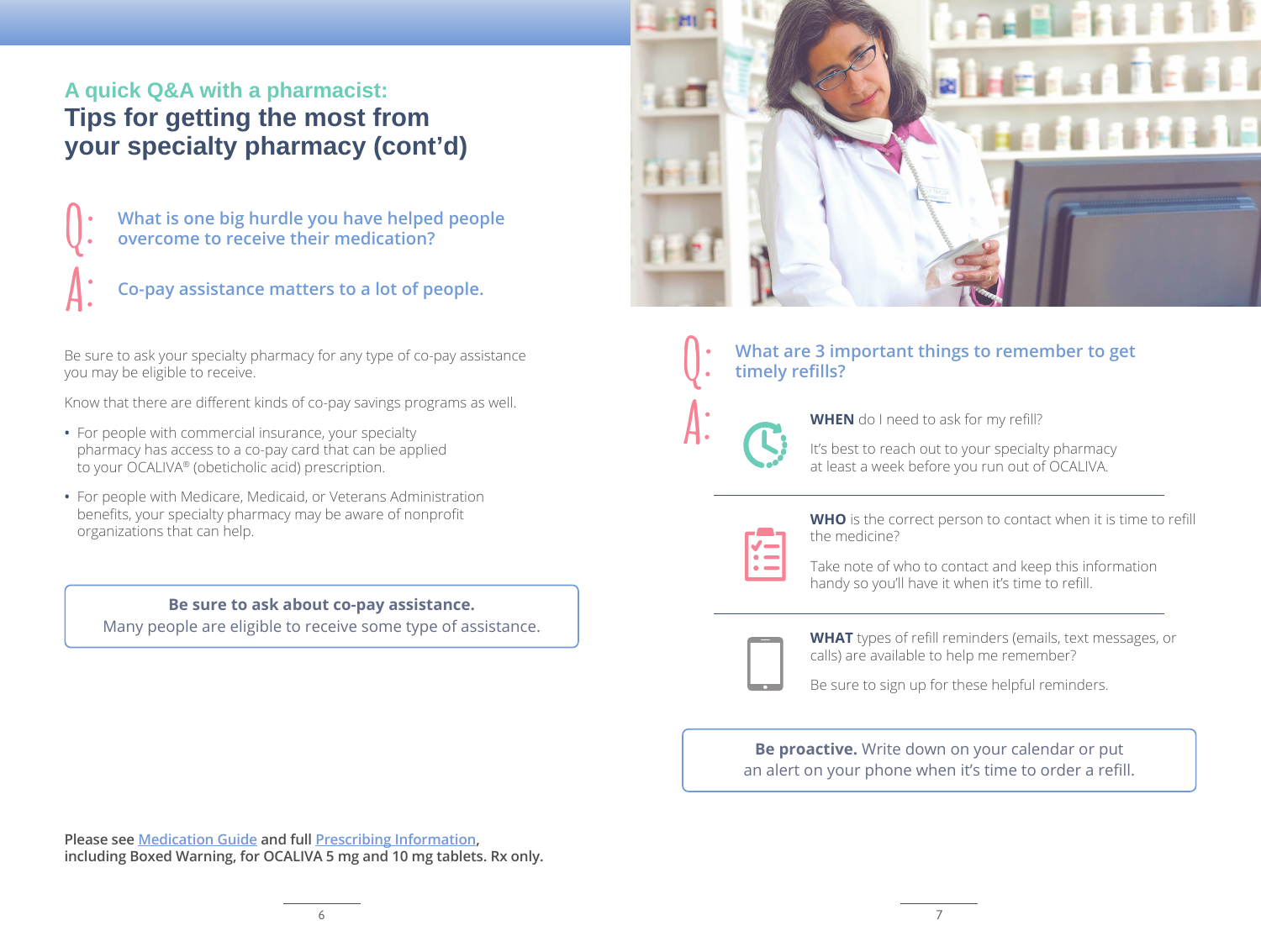# **A few DOs and DON'Ts for working with a specialty pharmacy**

**Here are some helpful reminders as you work with your specialty pharmacy.**

## **DO**

# **DON'T**

**Do:** Ask about co-pay assistance

**Do:** Sign up for refill reminders

**Do:** Alert the specialty pharmacy to any changes in your treatment plan, such as a change in dose

**Do:** Share your complete contact information (phone number, email address, and best times to reach you)

**Do:** Return any calls from your specialty pharmacy so they can schedule shipment of your OCALIVA® (obeticholic acid)

**Don't:** Assume that there are no programs to help with your co-pay or that co-pay assistance will be automatically applied

**Don't:** Wait until the last minute for refills

**Don't:** Assume that the specialty pharmacy knows exactly what you and your doctor know

**Don't:** Hesitate to call again if you haven't heard back within 24 hours or if you have an immediate concern



# **Your specialty pharmacy is there for you**

From the start and throughout your treatment, know that **your specialty pharmacy is there to help you.**

The pharmacists and pharmacy technicians truly want to help you. Their commitment to patients is a big reason why they do what they do.

> **Your specialty pharmacy team wants to be helpful.** Don't hesitate to ask for the help you need.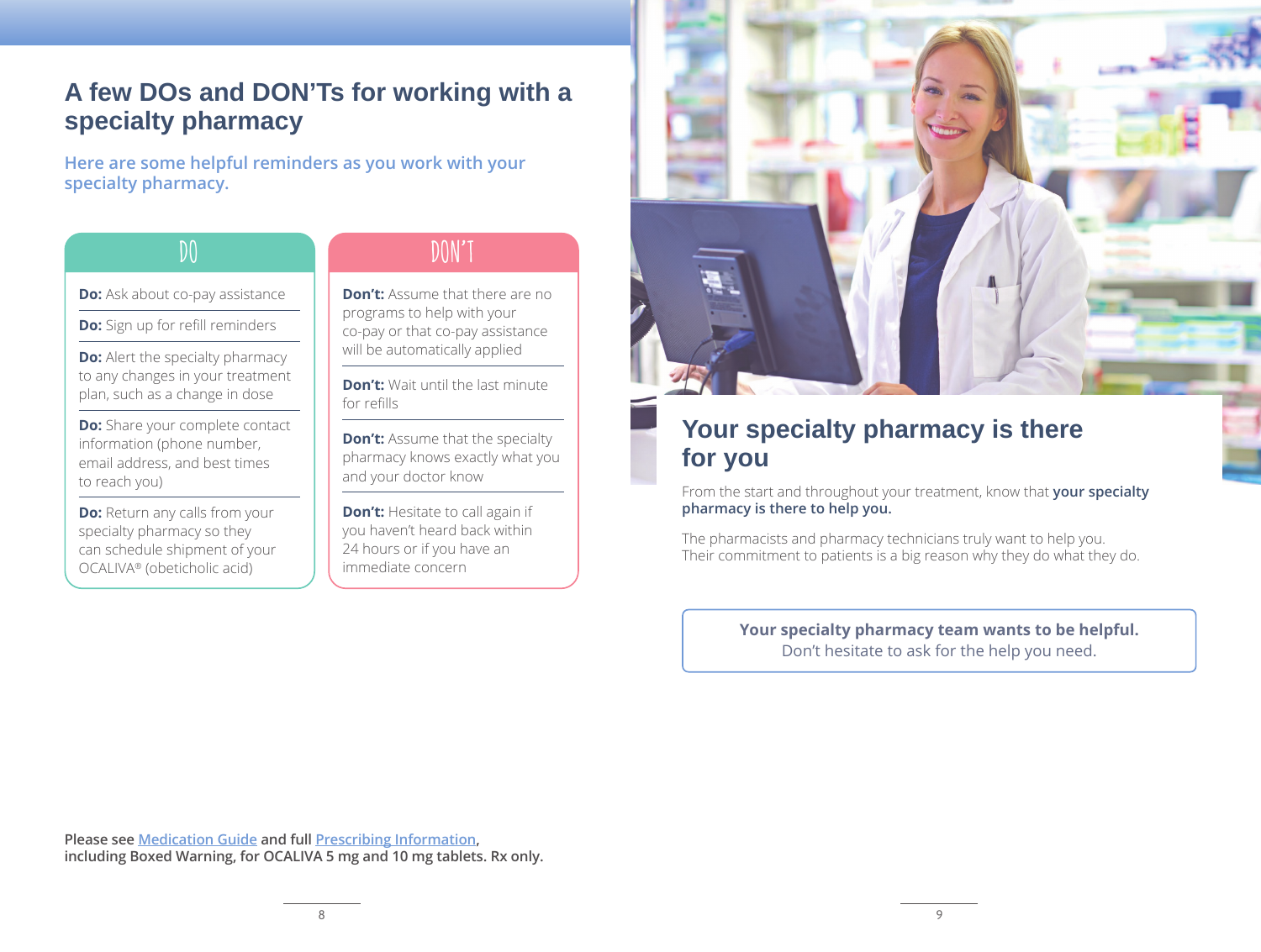### **My doctor:**

| Name: | Phone: |
|-------|--------|
|       |        |
|       |        |

## **My specialty pharmacy:**

| Name: | Phone: |
|-------|--------|
|       |        |

### **My call checklist:**



Ask about co-pay assistance



Sign up for refill reminders



Share my contact info

## **My refills:**

| $\sim$<br>Order date: | Refill ordered | Refill received |
|-----------------------|----------------|-----------------|
|                       |                |                 |
|                       |                |                 |
|                       |                |                 |
|                       |                |                 |

**Notes:**